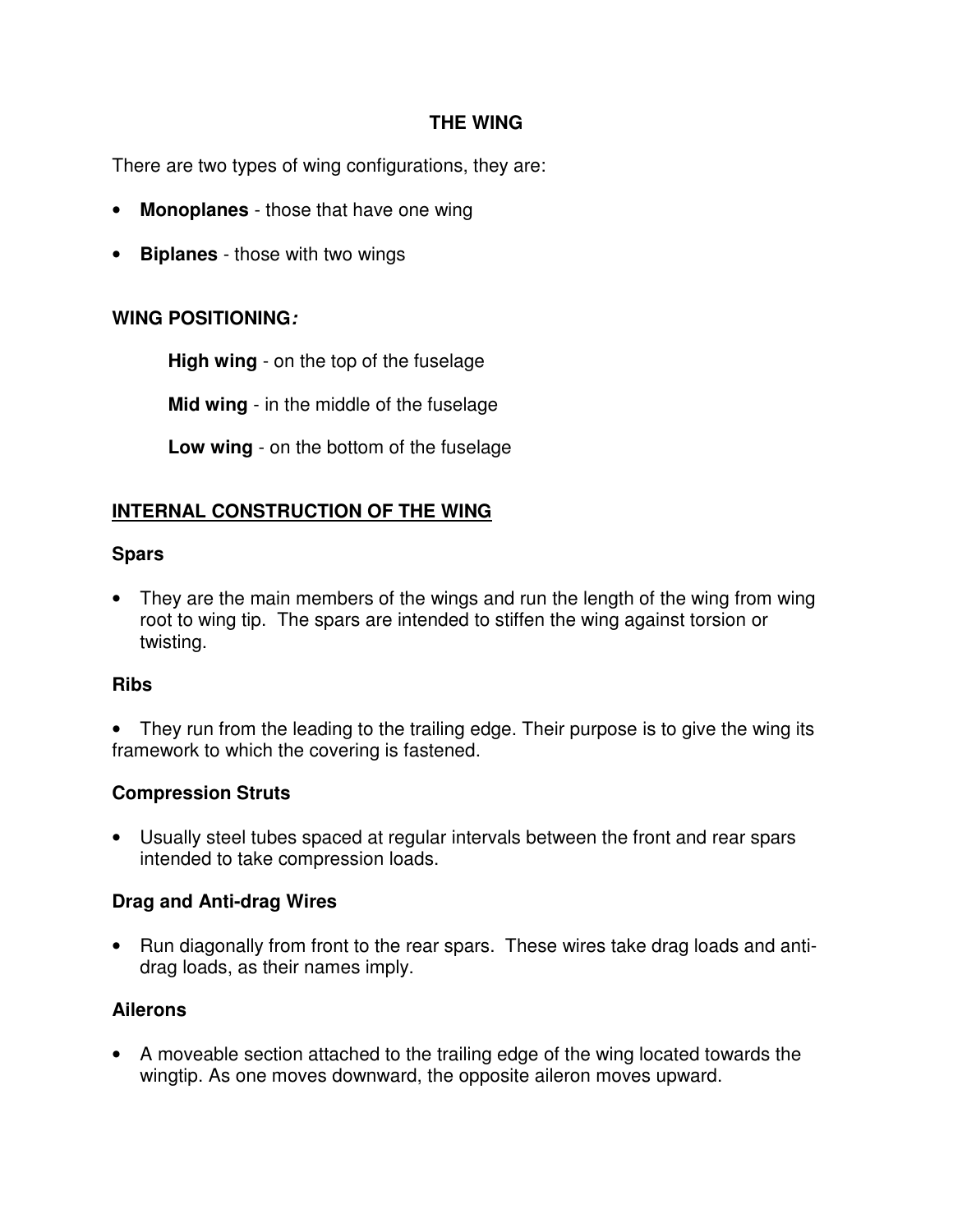### **Flap**

• A moveable section located next to the ailerons located towards the wing root.

# **Wing Span**

• The maximum distance from wing tip to wing tip.

# **Chord**

• An imaginary straight line joining the leading and trailing edges of the wing.

# **Struts**

• Extend out from the fuselage and attach to the wing, for support.

# **Engine Cowl**

• A protective housing for the engines. It streamlines the front of the aircraft to reduce drag. It ducts air around the engine for cooling.

# **UNDERCARRIAGE OR LANDING GEAR**

### **The function of the landing gear:**

- To absorb the shock of landing.
- To support the weight of the airplane and enable it to move on the ground.

### **Landing gear may be:**

- Fixed
- Retractable (which provides more streamlining).

### **The landing gear may be:**

- Tricycle, or
- Tail wheel configuration.